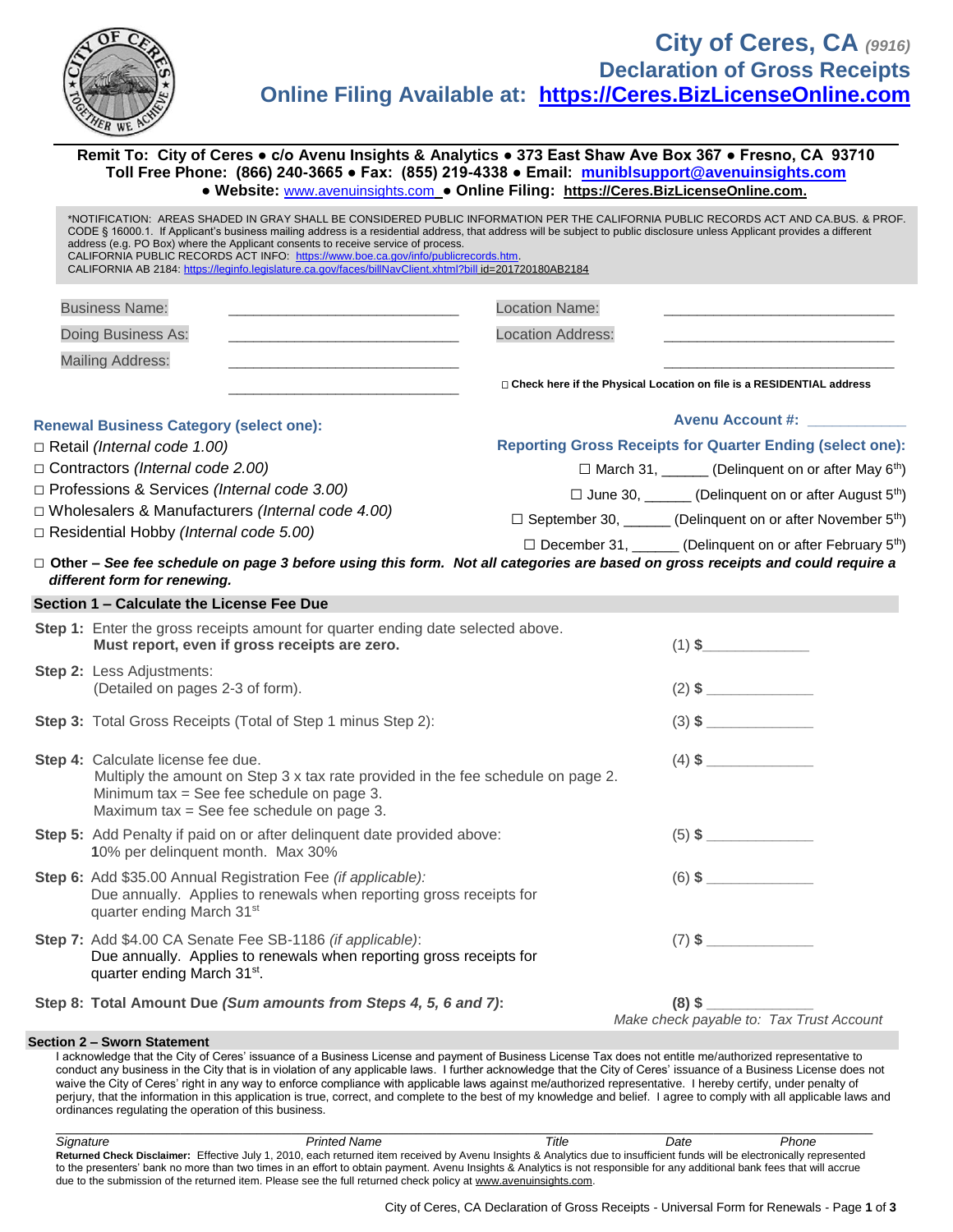## **Instructions for Step 2 Adjustments in Section 1 Above**

You may deduct any of the following which are included in the gross receipts reported on Step 1.

- A. Cash discounts
- B. Value allowed on trade-ins
- C. Sales tax
- D. Value allowed on returned merchandise
- E. Trustees' collections for others
- F. Real Estate As to a real estate agent or broker, the sales price of real estate sold for the account of others except that portion which represents commission or the income to the agent or broker.
- G. Amount of gross sales subject to license taxes and paid to the other cities.
- H. GENERAL CONTRACTORS General contractors may deduct payments made only to licensed architects, engineers, and sub-contractors. Payments to sub-contractors are deductible only if such sub-contractors hold a valid City of Ceres Contractors Business License. Do not include any amount paid to businesses which are not specifically licensed as architects, engineers or contractors. For these deductions, attach a separate list showing sub-contractors business license numbers, name, address and amount paid.

Explanation of Deductions Under Step 2 (if additional space is required, please continue on back of form and/or submit separate sheet of paper):

 $\mathcal{L}_\mathcal{L} = \{ \mathcal{L}_\mathcal{L} = \{ \mathcal{L}_\mathcal{L} = \{ \mathcal{L}_\mathcal{L} = \{ \mathcal{L}_\mathcal{L} = \{ \mathcal{L}_\mathcal{L} = \{ \mathcal{L}_\mathcal{L} = \{ \mathcal{L}_\mathcal{L} = \{ \mathcal{L}_\mathcal{L} = \{ \mathcal{L}_\mathcal{L} = \{ \mathcal{L}_\mathcal{L} = \{ \mathcal{L}_\mathcal{L} = \{ \mathcal{L}_\mathcal{L} = \{ \mathcal{L}_\mathcal{L} = \{ \mathcal{L}_\mathcal{$ 

 $\Box$ 

 $\Box$